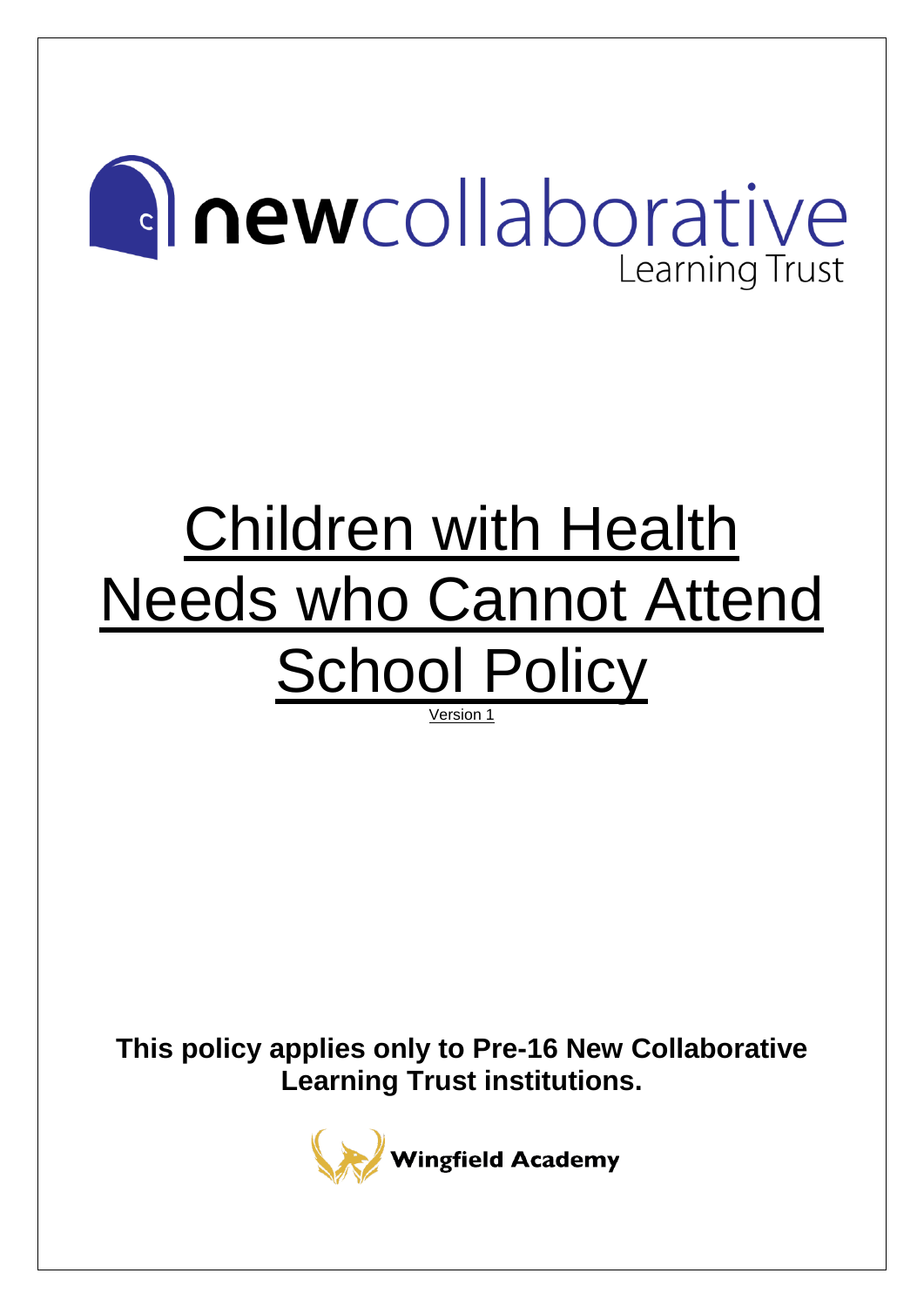## **CONTENTS**

| Paragraph<br><b>Number</b> | <b>Heading</b>                      |   |  |  |  |
|----------------------------|-------------------------------------|---|--|--|--|
| 1.0                        | Statement of Intent                 | 3 |  |  |  |
| 2.0                        | Legal Framework                     | 3 |  |  |  |
| 3.0                        | LA duties                           | 3 |  |  |  |
| 4.0                        | <b>Definitions</b>                  | 4 |  |  |  |
| 5.0                        | Roles and Responsibilities          | 5 |  |  |  |
| 6.0                        | <b>Managing Absences</b>            | 6 |  |  |  |
| 7.0                        | Support for students                |   |  |  |  |
| 8.0                        | <b>Information Sharing</b>          | 8 |  |  |  |
| 9.0                        | Record Keeping                      | 8 |  |  |  |
| 10.0                       | Training                            | 9 |  |  |  |
| 11.0                       | <b>Examinations and Assessments</b> | 9 |  |  |  |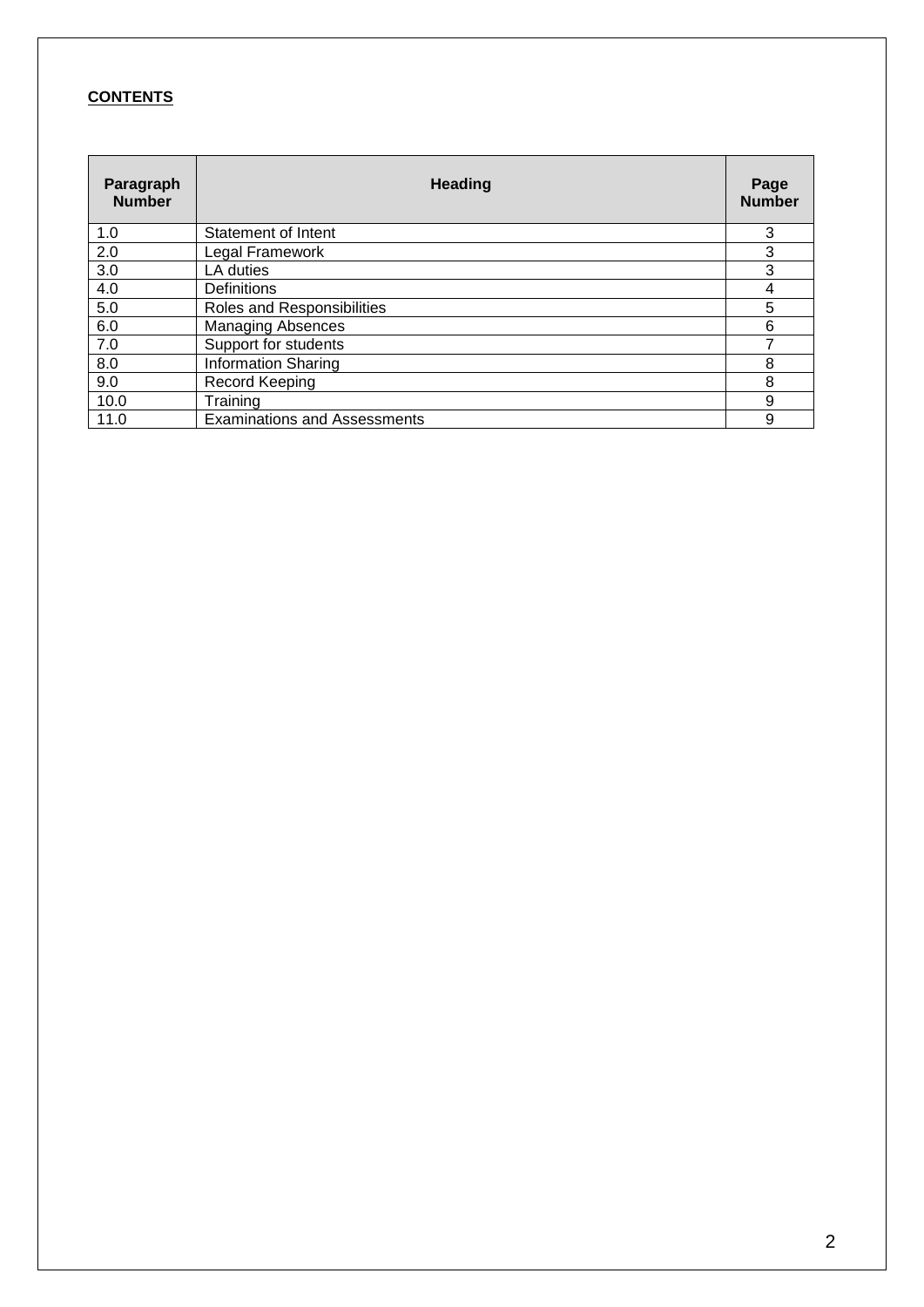## **1.0 Statement of Intent**

- 1.1 Wingfield Academy aims to support the LA and ensure that all children who are unable to attend school due to medical needs, and who would not receive suitable education without such provision, continue to have access to as much education as their medical condition allows, to enable them to reach their full potential.
- 1.2 Due to the nature of their health needs, some children may be admitted to hospital or placed in alternative forms of education provision. We recognise that, whenever possible, students should receive their education within their school and the aim of the provision will be to reintegrate students back into school as soon as they are well enough.
- 1.3 We understand that we have a continuing role in a student's education whilst they are not attending school and will work with the LA, healthcare partners and families to ensure that all children with medical needs receive the right level of support to enable them to maintain links with their education.

## **2.0 Legal Framework**

- 2.1 This policy has due regard to all relevant legislation and statutory guidance including, but not limited to, the following:
	- Education Act 1996
	- Equality Act 2010
	- Data Protection Act 2018
	- DfE (2013) 'Ensuring a good education for children who cannot attend school because of health needs'
	- DfE (2015) 'Supporting pupils at school with medical conditions'
- 2.2 This policy operates in conjunction with the following policies:
	- Attendance Policy
	- Child Protection and Safeguarding Policy
	- Data Protection Policy
	- Special Educational Needs and Disabilities (SEND) Policy

## **3.0 LA Duties**

The LA must arrange suitable full-time education for children of compulsory school age who, because of illness, would not receive suitable education without such provision. The Academy has a duty to support the LA in doing so.

- 3.1 The LA should:
	- Provide such education as soon as it is clear that a student will be away from school for 15 days or more, either in one absence or over the course of a school year, and where suitable education is not otherwise being arranged. They should liaise with the appropriate medical professionals to ensure minimal delay in arranging appropriate provision for the student.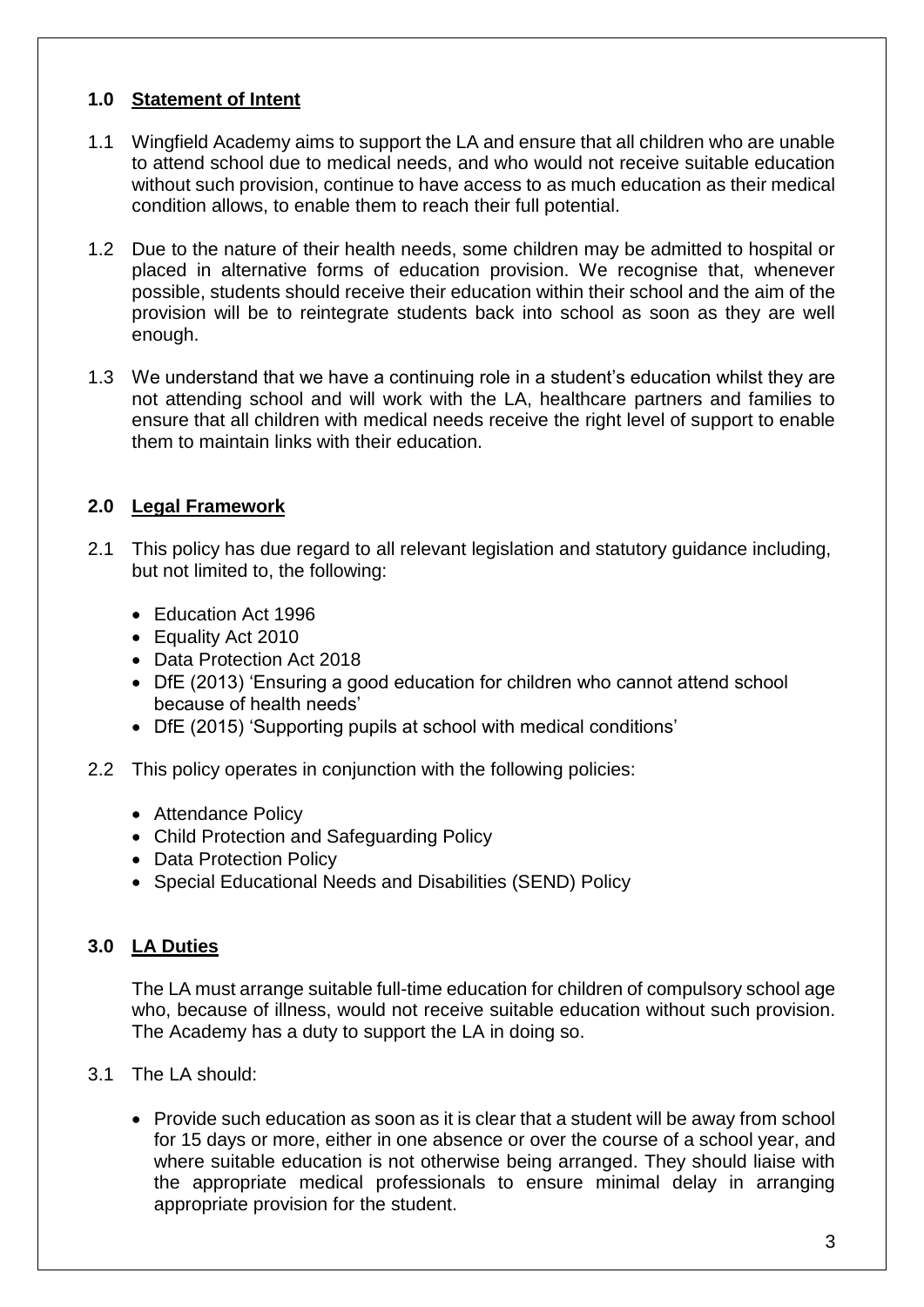- Ensure the education students receive is of good quality, allows them to take appropriate qualifications, prevents them from falling behind their peers in school, and allows them to reintegrate successfully back into school as soon as possible.
- Address the needs of individual students in arranging provision.
- Have a named officer responsible for the education of children with additional health needs and ensure parents know who this is.
- Have a written, publicly accessible policy statement on their arrangements to comply with their legal duty towards children with additional health needs.
- Review the provision offered regularly to ensure that it continues to be appropriate for the student and that it is providing suitable education.
- Give clear policies on the provision of education for children and young people under and over compulsory school age.
- 3.2 The LA should not:
	- Have processes or policies in place which prevent a child or young person from getting the right type of provision and a good education.
	- Withhold or reduce the provision, or type of provision, for a child because of how much it will cost.
	- Have policies based upon the percentage of time a child is able to attend school rather than whether the child is receiving a suitable education during that attendance.
	- Have lists of health conditions which dictate whether or not they will arrange education for children or inflexible policies which result in children going without suitable full-time education (or as much education as their health condition allows them to participate in).

# **4.0 Definitions**

- 4.1 Students who are unable to attend school as a result of their medical needs may include those with:
	- Physical health issues.
	- Physical injuries.
	- Mental health problems, including anxiety issues.
	- Emotional difficulties or school refusal.
	- Progressive conditions.
	- Terminal illnesses.
	- Chronic illnesses.
- 4.2 Students who are unable to attend mainstream education for health reasons may attend any of the following:
	- Hospital school: a special school within a hospital setting where education is provided to give continuity whilst the student is receiving treatment.
	- Home tuition: many LAs have home tuition services that act as a communication channel between schools and students on occasions where students are too ill to attend school and are receiving specialist medical treatment.
	- Medical PRUs: these are LA establishments that provide education for students unable to attend their registered school due to their medical needs.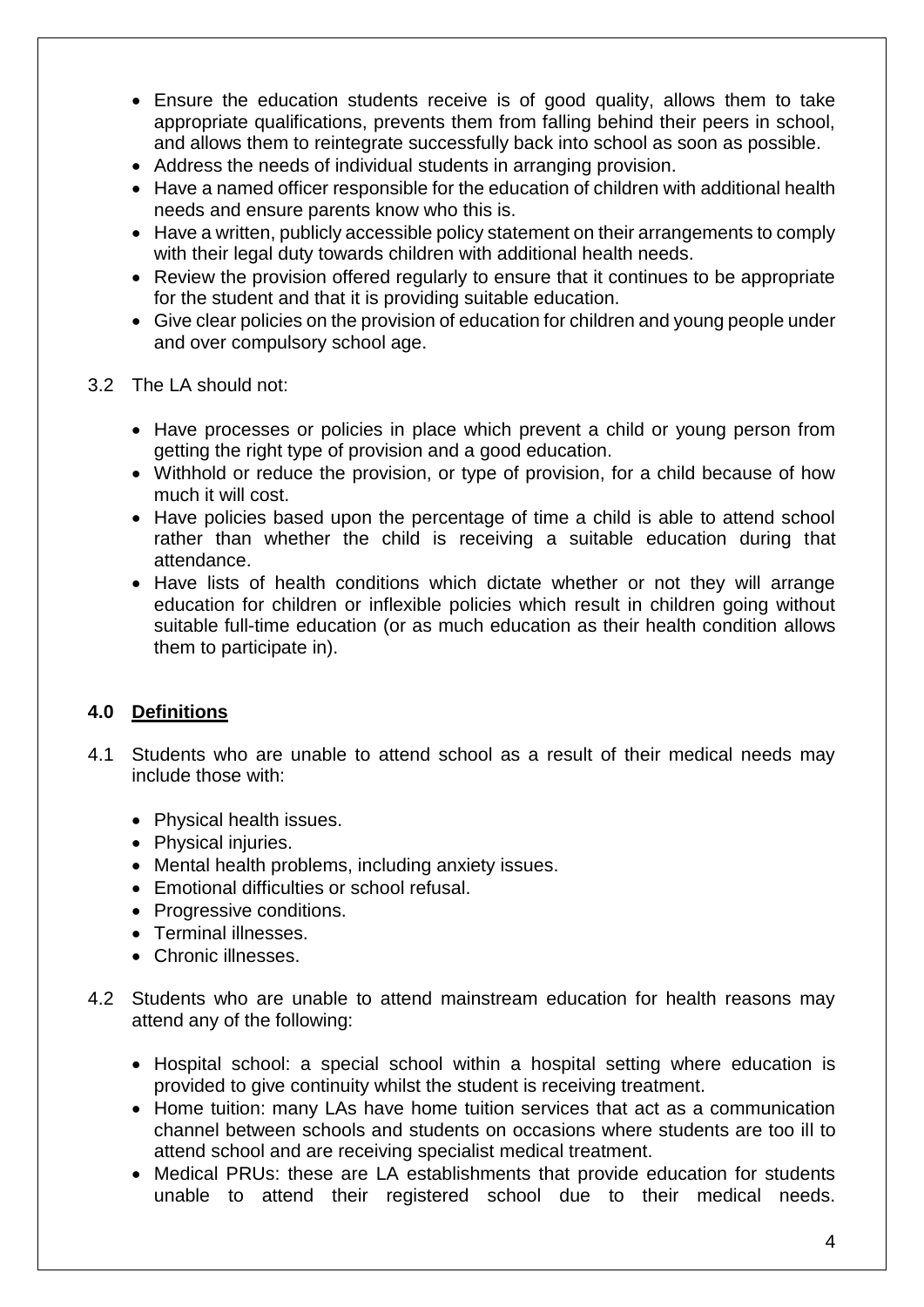# **5.0 Roles and Responsibilities**

- 5.1 Our Advisory Board are responsible for:
	- Ensuring arrangements for students who cannot attend school as a result of their medical needs are in place and are effectively implemented.
	- Ensuring the termly review of the arrangements made for students who cannot attend school due to their medical needs.
	- Ensuring the roles and responsibilities of those involved in the arrangements to support the needs of students are clear and understood by all.
	- Ensuring robust systems are in place for dealing with health emergencies and critical incidents, for both on and off-site activities.
	- Ensuring staff with responsibility for supporting students with health needs are appropriately trained.
	- Approving and reviewing this policy on an annual basis.
- 5.2 The Headteacher is responsible for:
	- Working with the Advisory Board to ensure compliance with the relevant statutory duties when supporting students with health needs.
	- Working collaboratively with parents and other professionals to develop arrangements to meet the best interests of students.
	- Ensuring the arrangements put in place to meet students' health needs are fully understood by all those involved and acted upon.
	- Appointing a named member of staff who is responsible for students with healthcare needs and liaises with parents, students, the LA, key workers, and others involved in the student's care.
	- Ensuring the support put in place focuses on and meets the needs of individual students.
	- Arranging appropriate training for staff with responsibility for supporting students with health needs.
	- Providing teachers who support students with health needs with suitable information relating to a student's health condition and the possible effect the condition and/or medication taken has on the student.
	- Providing reports to the Local Governance Committee on the effectiveness of the arrangements in place to meet the health needs of students.
	- Notifying the LA when a student is likely to be away from the school for a significant period of time due to their health needs.
- 5.3 A named member of staff appointed by the headteacher is responsible for:
	- Dealing with students who are unable to attend school because of medical needs.
	- Actively monitoring student progress and reintegration into the Academy.
	- Supplying students' education providers with information about the child's capabilities, progress, and outcomes.
	- Liaising with the Headteacher, education providers and parents to determine students' programmes of study whilst they are absent from school.
	- Keeping students informed about Academy events and encouraging communication with their peers.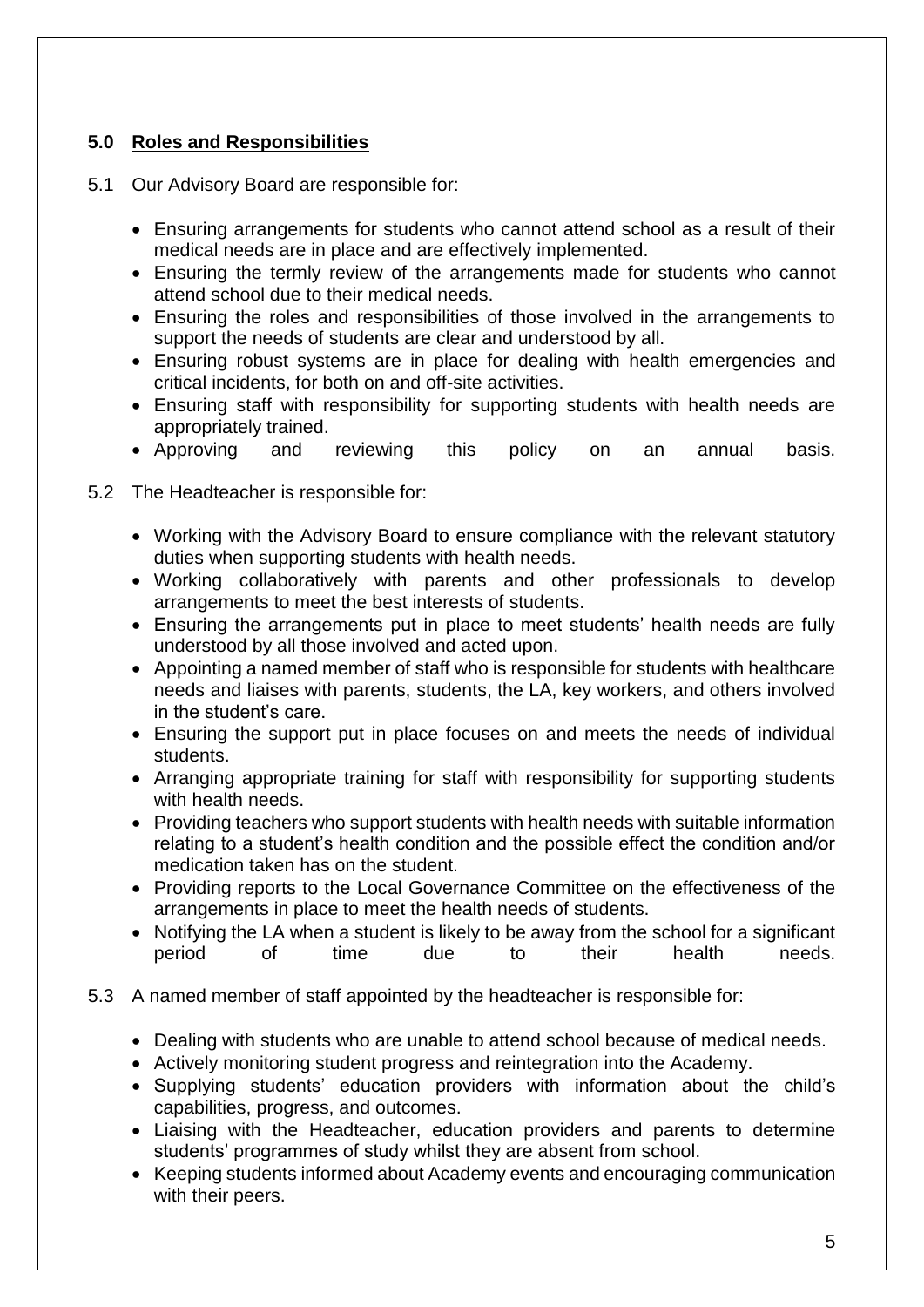- Providing a link between students and their parents, teachers and support staff and the LA.
- 5.4 Teachers and support staff are responsible for:
	- Understanding confidentiality in respect of students' health needs.
	- Designing lessons and activities in a way that allows those with health needs to participate fully and ensuring students are not excluded from activities that they wish to take part in without a clear evidence-based reason.
	- Understanding their role in supporting students with health needs and ensuring they attend the required training.
	- Ensuring they are aware of the needs of their students through the appropriate and lawful sharing of the individual student's health needs.
	- Knowing who to contact in a medical emergency following the Academy first aid policy.
	- Keeping parents informed of how their child's health needs are affecting them whilst in the Academy.
- 5.5 Parents are expected to:
	- Ensure the regular and punctual attendance of their child at the Academy where possible.
	- Work in partnership with the Academy to ensure the best possible outcomes for their child.
	- Notify the Academy of the reason for any of their child's absences without delay.
	- Provide the Academy with sufficient and up-to-date information about their child's medical needs.
	- Attend meetings to discuss how support for their child should be planned.

## **6.0 Managing Absences**

- 6.1 Parents are advised to contact the Academy on the first day their child is unable to attend due to illness.
- 6.2 The Academy will provide support to students who are absent from school because of illness for a period of less than 15 school days by liaising with the student's parents to arrange schoolwork as soon as the student is able to cope with it or part-time education at school. The Academy will give due consideration to which aspects of the curriculum are prioritised in consultation with the student, their family and relevant members of staff.
- 6.3 For periods of absence that are expected to last for 15 or more school days, either in one absence or over the course of a school year, the named person with responsibility for students with health needs will notify the LA, who will take responsibility for the student and their education.
- 6.4 Where absences are anticipated or known in advance, the Academy will liaise with the LA to enable education provision to be provided from the start of the student's absence.
- 6.5 Effective collaboration between all relevant services (LAs, CAMHS, NHS, Wingfield Academy and, where relevant, school nurses) is essential to delivering effective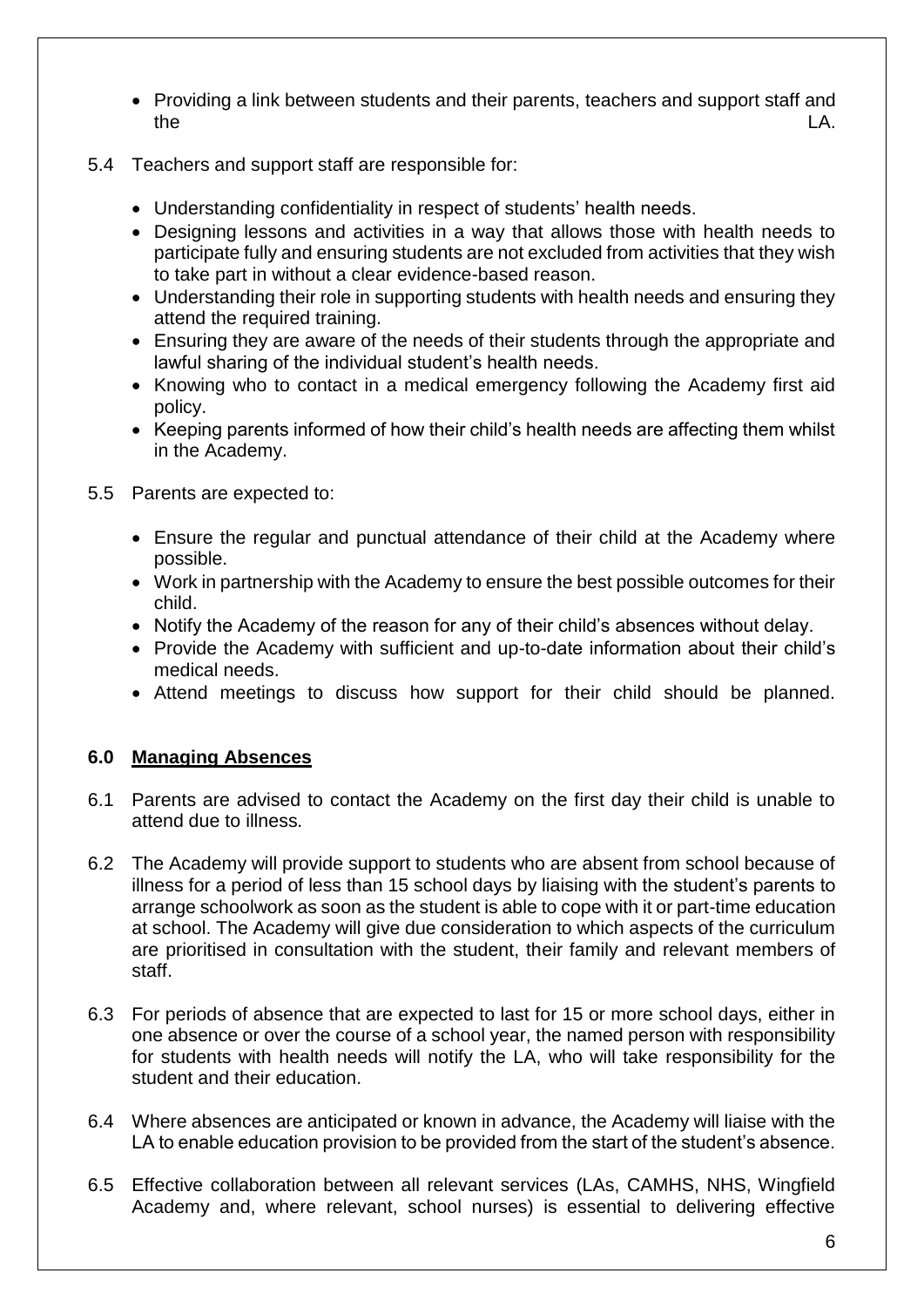education for students with additional health needs. This applies whether the student is in hospital or at home.

- 6.6 When a student is in hospital, liaison between hospital teaching staff, the LA's alternative provision/home tuition service and Wingfield Academy can ensure continuity of provision and consistency of curriculum. It can ensure that the Academy can make information available about the curriculum and work the student may miss, helping the student to keep up, rather than having to catch up.
- 6.7 The LA will set up a personal education plan (PEP) for the student which will allow the Academy, the LA, and the provider of the student's education to work together.
- 6.8 The Academy will monitor student attendance and mark registers to ensure it is clear whether a student is, or should be, receiving education other than at school.
- 6.9 The Academy will only remove a student who is unable to attend school because of additional health needs from the school roll where:
	- The student has been certified by a Medical Officer as unlikely to be in a fit state of health to attend school, before ceasing to be of compulsory school age; and
	- Neither the student nor their parent has indicated to the school the intention to continue to attend the Academy, after ceasing to be of compulsory school age.
	- A student unable to attend school because of their health needs will not be removed from the Academy register without parental consent and certification from the Medical Officer, even if the LA has become responsible for the student's education.

## **7.0 Support for Students**

- 7.1 Where a student has a complex or long-term health issue, the Academy will discuss the student's needs and how these may be best met with the LA, relevant medical professionals, teachers, support staff, parents and, where appropriate, the student.
- 7.2 The LA expects all schools and academies to support students with health needs to attend full-time education wherever possible, or for the Academy to make reasonable adjustments to students' programmes of study where medical evidence supports the need for those adjustments.
- 7.3 The Academy will make reasonable adjustments under students' Individual Health Care Plans (IHCPs), in accordance with the Supporting Pupils with Medical Conditions Policy.
- 7.4 Students admitted to hospital will receive education as determined appropriate by the medical professionals and hospital tuition team at the hospital concerned.
- 7.5 During a period of absence, the Academy will work with the provider of the student's education to establish and maintain regular communication and effective outcomes.
- 7.6 Whilst a student is away from school, the Academy will work with the LA to ensure the student can successfully remain in touch with their school using the following methods:
	- Academy newsletters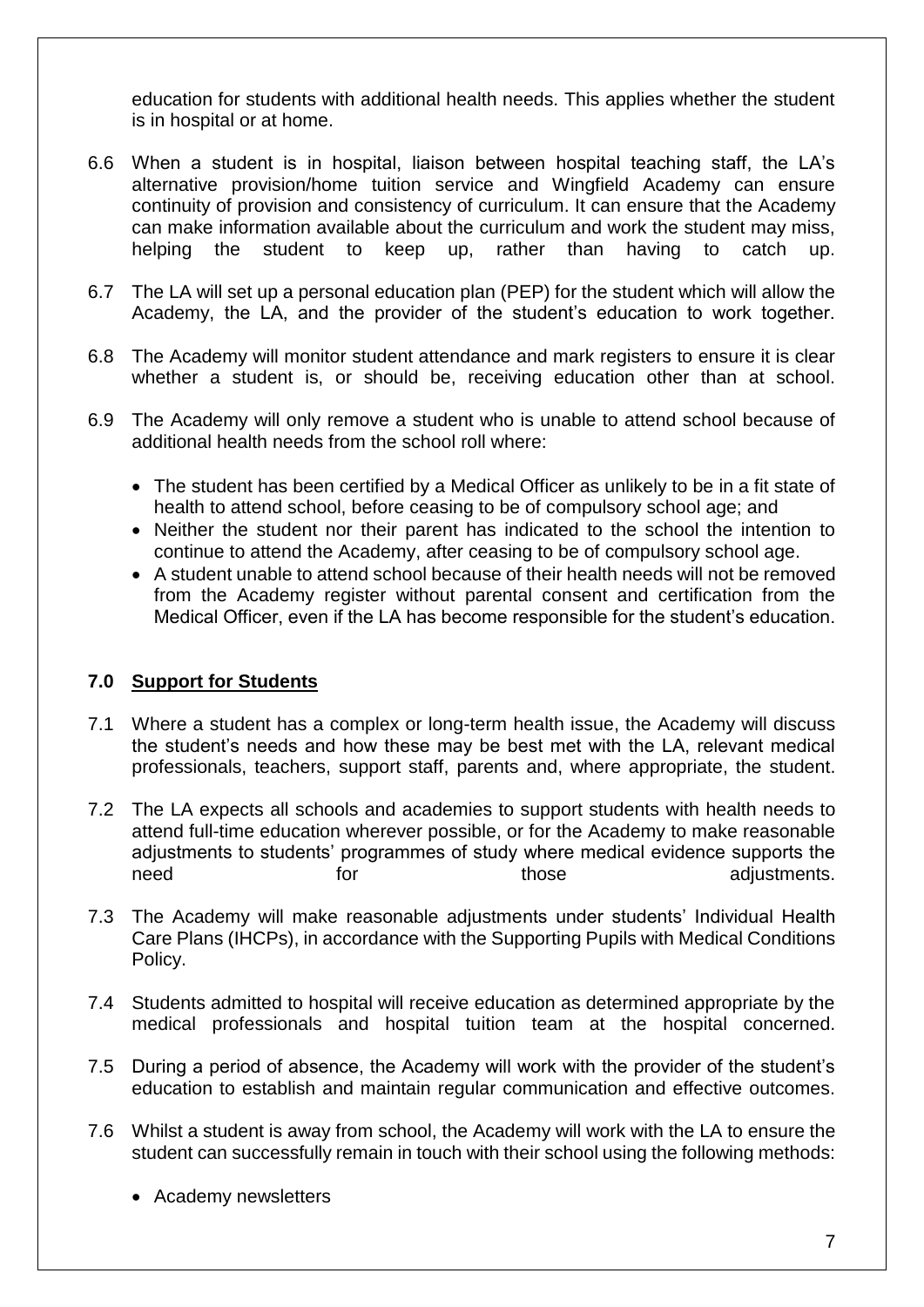- Emails/Invitations to school events
- Cards or letters from peers and staff
- Where appropriate, the Academy will provide the student's education provider with relevant information, curriculum materials and resources.
- To help ensure a student with additional health needs is able to attend school following an extended period of absence, the following adaptations will be considered:
- A personalised or part-time timetable, drafted in consultation with the named staff member.
- Access to additional support in school
- Online access to the curriculum from home
- Movement of lessons to more accessible rooms
- Places to rest at school.

### **8.0 Information Sharing**

- 8.1 It is essential that all information about students with health needs is kept up to date.
- 8.2 To protect confidentiality, all information-sharing techniques, e.g. staff noticeboards/medical files, will be agreed with the student and their parent in advance of being used.
- 8.3 All teachers, LSAs, supply, and support staff will be provided with access to relevant information, including high-risk health needs, first aiders and emergency procedures, via the agreed Academy procedures.
- 8.4 Parents will be made aware of their own rights and responsibilities regarding confidentiality and information sharing. To help achieve this, the Academy will:
	- Ensure this policy and other relevant policies are easily available and accessible.
	- Provide the student and their parents with a copy of the policy on information sharing.
	- Ask parents to sign a consent form which clearly details the organisations and individuals that their child's health information will be shared with and which methods of sharing will be used.
	- Consider how friendship groups and peers may be able to assist students with health needs. When a student is discharged from hospital or is returning from other education provision, the Academy will ensure the appropriate information is received to allow for a smooth return to the school. The named member of staff will liaise with the hospital or other tuition service as appropriate.

## **9.0 Record Keeping**

- 9.1 In accordance with the Supporting Students with Medical Conditions Policy and Administration of Medicines Policy, written records will be kept of all medicines administered to students. Proper record keeping protects both staff and students and provides evidence that agreed procedures have been followed.
- 9.2 All records will be maintained in line with the Records Management Policy.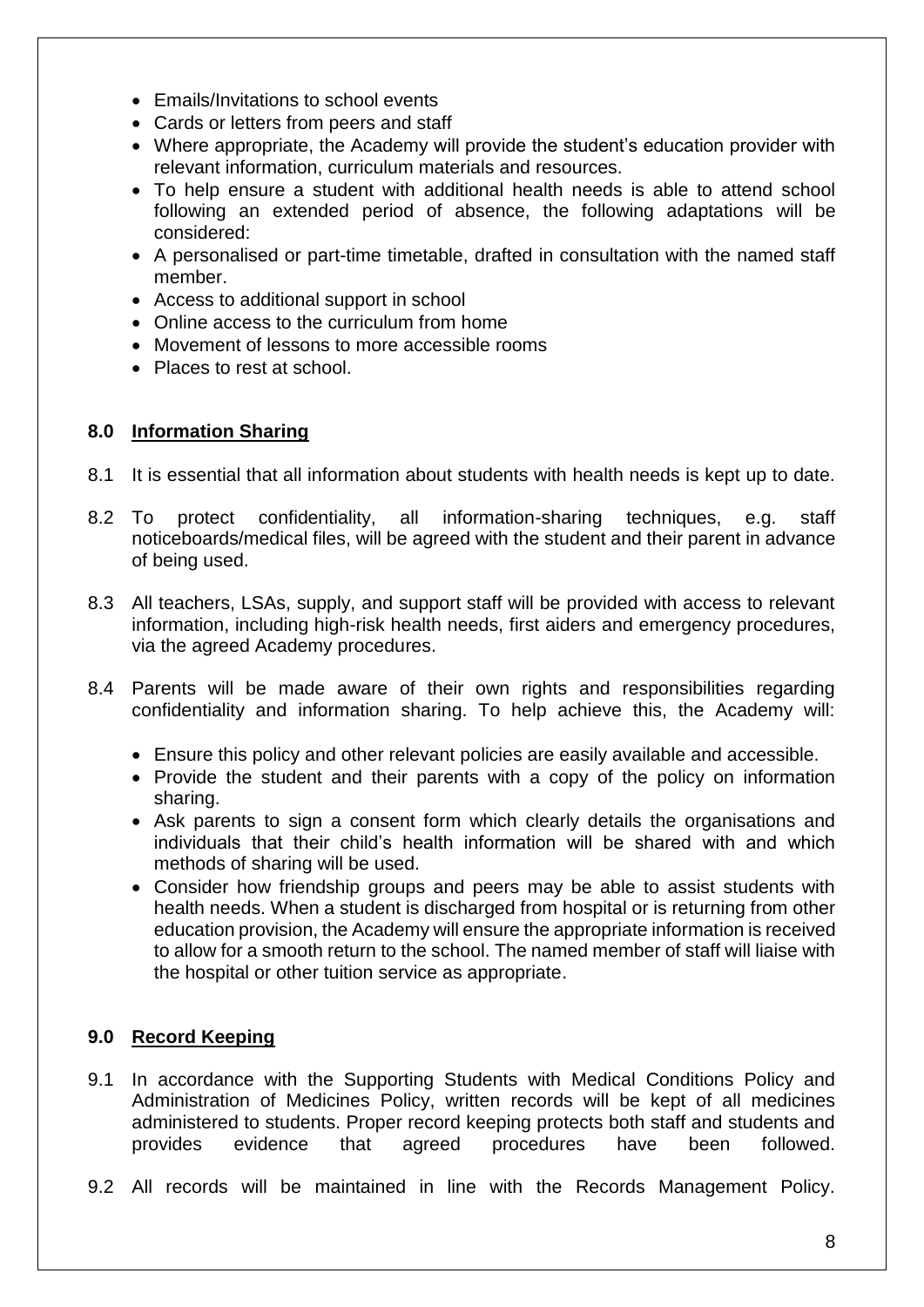### **10.0 Training**

- 10.1 Staff will be trained in a timely manner to assist with a student's return to school.
- 10.2 Once a student's return date has been confirmed, staff will be provided with relevant training before the student's anticipated return.
- 10.3 Healthcare professionals should be involved in identifying and agreeing with the school the type and level of training required.
- 10.4 Training will be sufficient to ensure staff are confident in their ability to support students with additional health needs.
- 10.5 Parents of students with additional health needs may provide specific advice but will not be the sole trainer of staff.

### **11.0 Examinations and Assessments**

- 11.1 The named member of staff will liaise with the alternative provision provider over planning and examination course requirements where appropriate.
- 11.2 Relevant assessment information will be provided to the alternative provision provider if required. Awarding bodies may make special arrangements for students with permanent or long-term disabilities and learning difficulties, or temporary disabilities and illnesses. Applications for such arrangements will be submitted by the Academy, or LA if more appropriate, as early as possible.